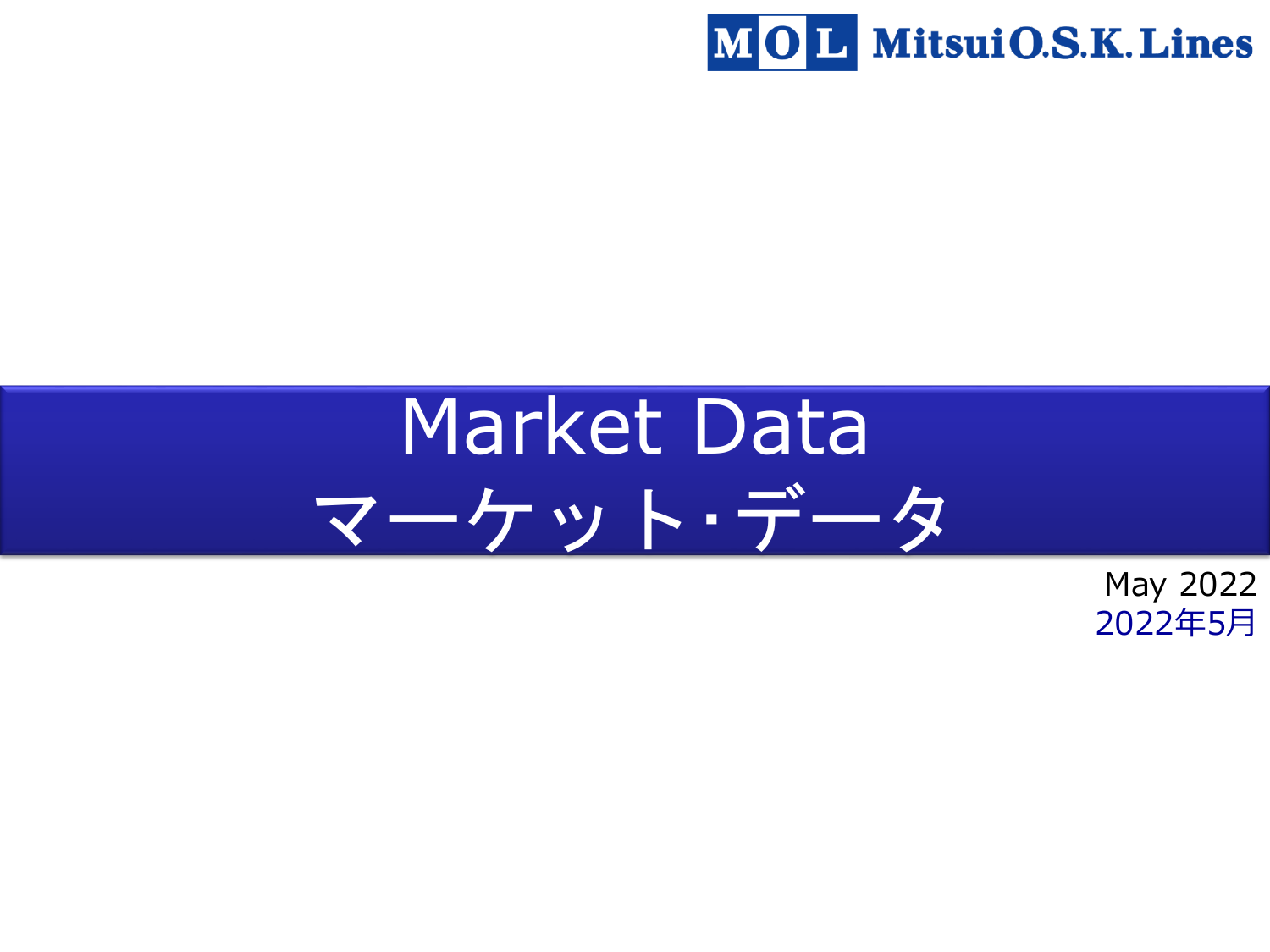| [Contents]                                        |                | 【目次】                                            |                |
|---------------------------------------------------|----------------|-------------------------------------------------|----------------|
| <b>Dry Bulker</b>                                 |                | ドライバルク船                                         |                |
| <b>O</b> Dry Bulker Markets                       | $\overline{2}$ | □ ドライバルク船市況                                     | $\overline{2}$ |
| □ China Crude Steel Production                    | 4              | 粗鋼生産量<br>口中国                                    | $\overline{4}$ |
| □ China Iron Ore Import                           | 5              | 鉄鉱石輸入量<br>口中国                                   | 5              |
|                                                   |                |                                                 |                |
| <b>Tanker</b>                                     |                | <u>油送船</u>                                      |                |
| □ VLCC Market                                     | 6              | <b>D</b> VLCC市況                                 | 6              |
| □ Product Tanker Markets                          | 8              | ロプロダクト船市況                                       | 8              |
|                                                   |                |                                                 |                |
| <b>Car Carrier</b>                                |                | 自動車船                                            |                |
| □ Car Export from Japan                           | 10             | □ 日本出し自動車輸出台数                                   | 10             |
|                                                   |                |                                                 |                |
| Containership                                     |                | コンテナ船                                           |                |
| <b>O</b> CCFI (China Containerized Freight Index) | 11             | <b>OCFI</b> (China Containerized Freight Index) | 11             |
| □ Cargo Movement                                  |                | □ コンテナ荷動き                                       |                |
| • Transpacific Trade (Outbound / Inbound)         | 12             | ● 北米航路 (往航 / 復航)                                | 12             |
|                                                   |                |                                                 |                |
| <b>Exchange Rate / Bunker Price</b>               |                | 為替 / 燃料油価格                                      |                |
| $\square$ Exchange Rate                           | 14             | □為替                                             | 14             |
| <b>D</b> Bunker Price                             | 14             | □ 燃料油価格                                         | 14             |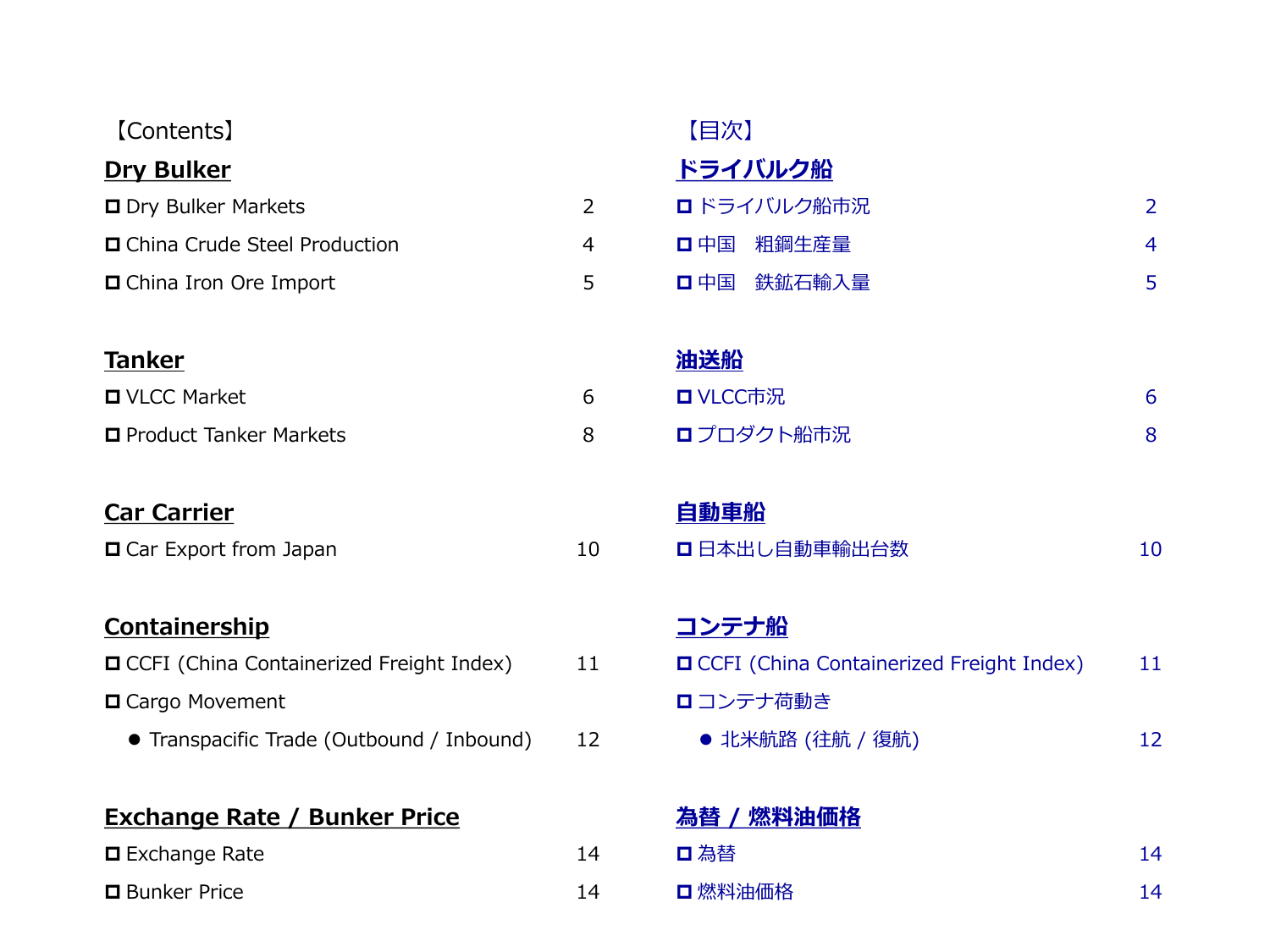**Dry Bulkers ドライバルク船**

# D Dry Bulker Markets (Spot Charter Rate/TC Average) : Monthly Average

ドライバルク船市況(傭船料/航路平均) :月間平均



|                |           |    |       |        |        |       |       |        |        |        |        | (US \$/day) |
|----------------|-----------|----|-------|--------|--------|-------|-------|--------|--------|--------|--------|-------------|
| Annual Average |           |    | 2012  | 2013   | 2014   | 2015  | 2016  | 2017   | 2018   | 2019   | 2020   | 2021        |
| 年間平均           |           |    |       |        |        |       |       |        |        |        |        |             |
| Capesize       | <b>CY</b> | 暦年 | 7,613 | 14,717 | 14,904 | 8,051 | 7,369 | 15,291 | 16,431 | 17,837 | 12,855 | 33,275      |
|                | <b>FY</b> | 年度 | 7,370 | 17,725 | 11,815 | 7,309 | 9,429 | 15,778 | 15,358 | 16,805 | 16,012 | 32,642      |
| <b>Panamax</b> | CY        | 暦年 | 7,684 | 9,515  | 7,730  | 5,505 | 5,614 | 10,292 | 12,984 | 12,341 | 9,899  | 26,735      |
|                | <b>FY</b> | 年度 | 7,462 | 10,338 | 6,332  | 5,072 | 6,905 | 11,453 | 11,873 | 11,997 | 12,709 | 27,914      |
| Handymax       | <b>CY</b> | 暦年 | 9,442 | 10,345 | 9,825  | 6,939 | 6,188 | 9,362  | 11,472 | 9,885  | 8,173  | 26,605      |
|                | <b>FY</b> | 年度 | 9,301 | 11,222 | 8,527  | 6,259 | 7,274 | 10,032 | 10,767 | 9,543  | 10,631 | 28,728      |
| Handysize      | CY        | 暦年 | 8,157 | 8,030  | 8,083  | 5,596 | 5,372 | 7,984  | 10,474 | 9,246  | 8,002  | 25,546      |
|                | <b>FY</b> | 年度 | 7,865 | 8,840  | 6,993  | 5,127 | 6,058 | 8,943  | 9,866  | 8,931  | 10,463 | 27,424      |
| BDI            | CY        | 暦年 | 918   | 1,214  | 1,104  | 713   | 676   | 1,153  | 1,348  | 1,341  | 1,056  | 2,931       |
|                | <b>FY</b> | 年度 | 901   | 1,356  | 916    | 649   | 820   | 1,212  | 1,252  | 1,290  | 1,341  | 3,005       |

Source: MOL internal calculation based on Clarksons Research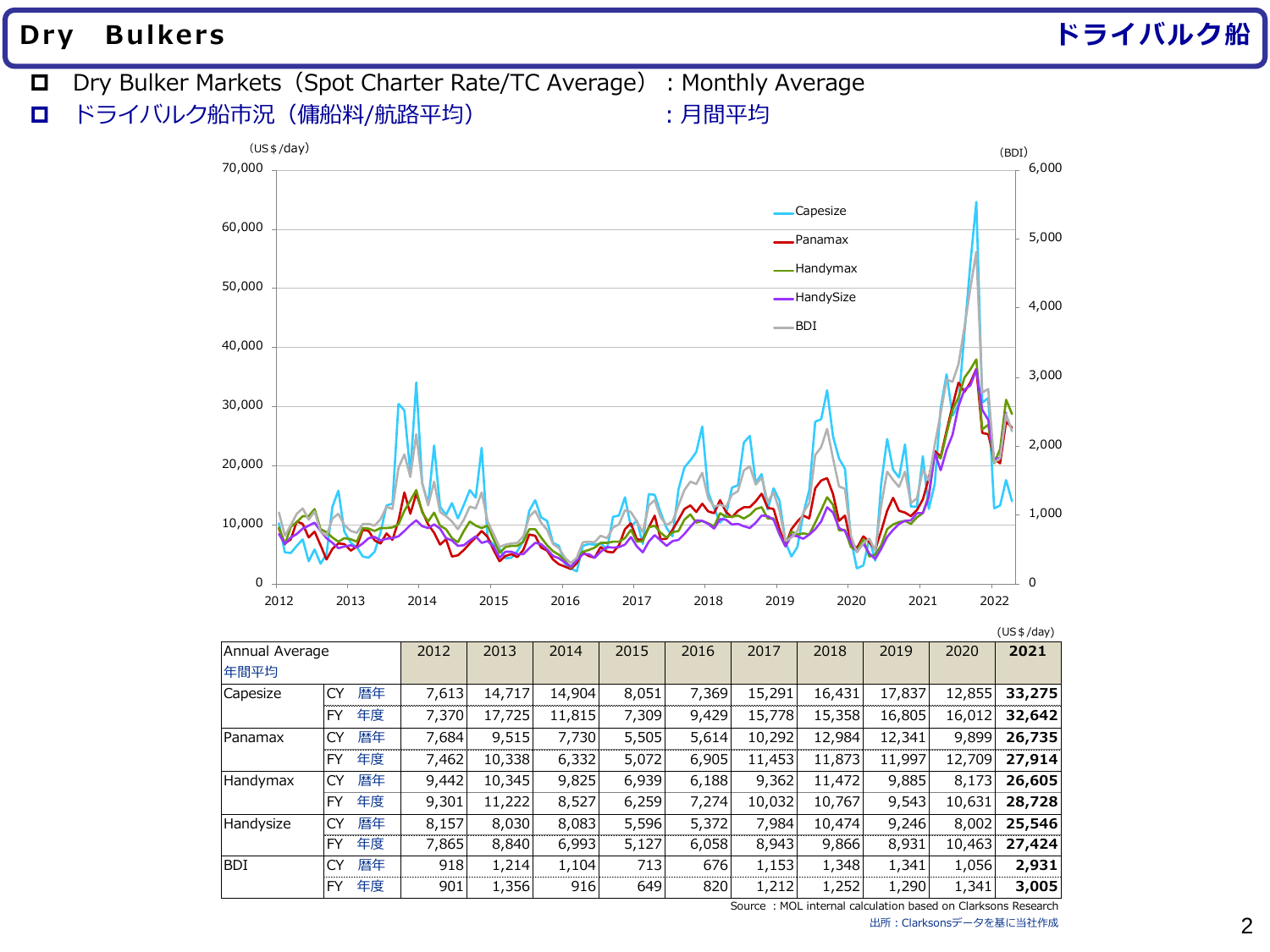# **Dry Bulkers ドライバルク船**



Source : MOL internal calculation based on Clarksons Research

出所:Clarksonsデータを基に当社作成

- BDI(Baltic Dry Index) is calculated as an arithmetic average of the drybulker markets of the four different vessel types before March 2018 and the three different vessel types except for Handysize after March 2018. Therefore, a fluctuation of BDI does not always coincide with those of the four drybulker markets.
- The following Baltic Exchange Index is used for each vessel type. (As a result of the change in data sources in February 2022, the figures for Panamax/Handymax/Handysize were retroactively revised)

Capesize: BCI 5TC (formerly 4TC) since February 2014 Panamax: BPI 5TC (formerly 4TC) since August 2017 Handymax: BSI 10TC (formerly 6TC) since July 2015 Handysize: BHSI 7TC (formerly 6TC) since November 2017

- BDI(Baltic Dry Index/バルチック海運指数)とは、バルチック海運集会所(ロンドン)が世界の主要水域での運賃や傭船料を集計し、日々算出するドライバルク船市況の総合指数(1985年1月4日=1,000)。 異なる4つの船型(2018年3月以降は、ハンディサイズを除いた3船型)の市況を反映している為、各船型の市況と同様の動きをするとは限りません。
- 各船型の市況数値は、バルチック海運取引所の以下指数を使用しています。 (2022年2月にデータ出典を変更したことに伴い、パナマックス・ハンディマックス・ハンディサイズの市況数値を過去に遡って修正) ケープサイズ:2014年2月以降はBCI 5TC(以前は4TC) パナマックス:2017年8月以降はBPI 5TC(以前は4TC) ハンディマックス:2015年7月以降はBSI 10TC(以前は6TC) ハンディサイズ:2017年11月以降はBHSI 7TC(以前は6TC)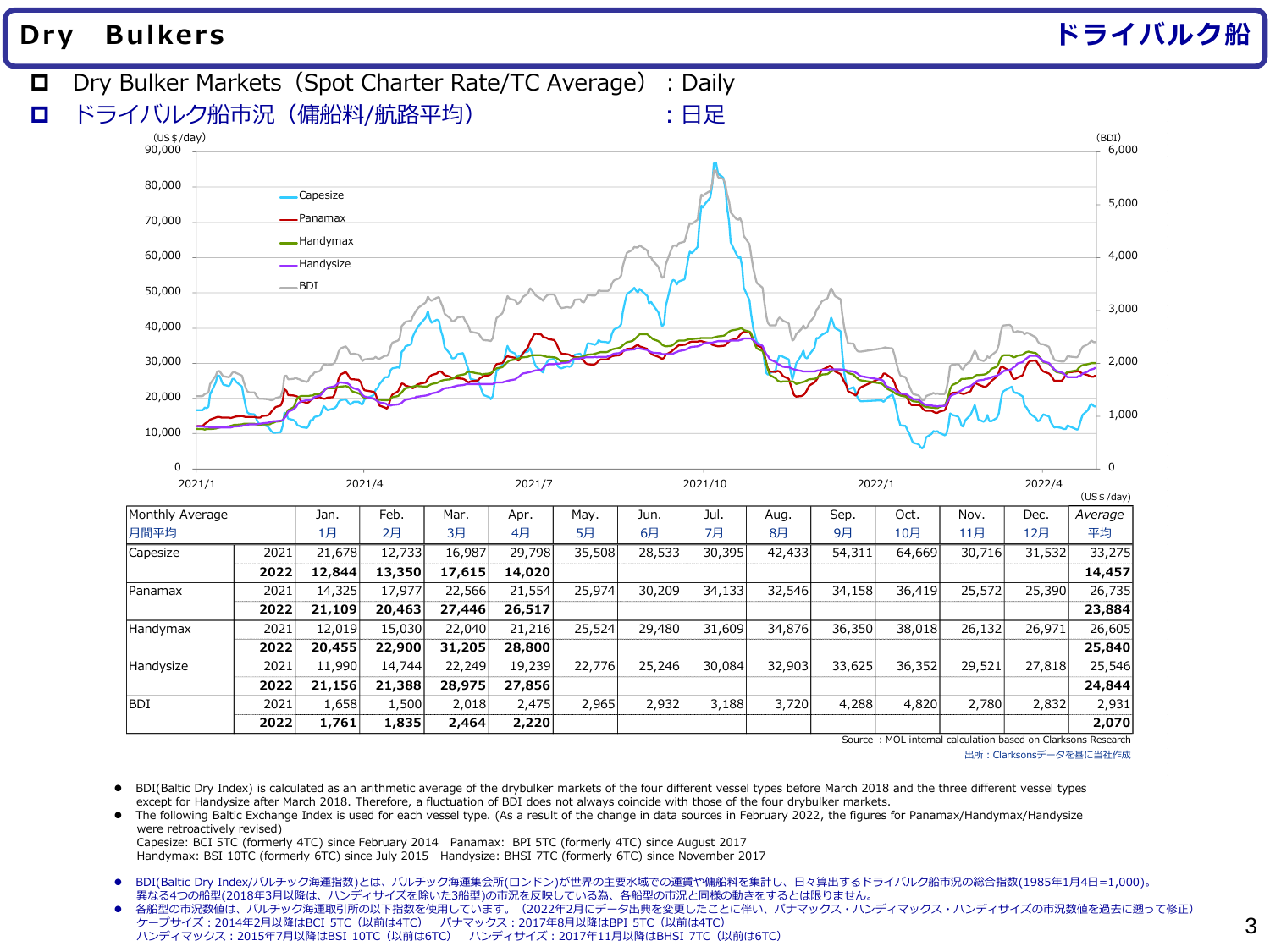

Source:WSA 出所:世界鉄鋼協会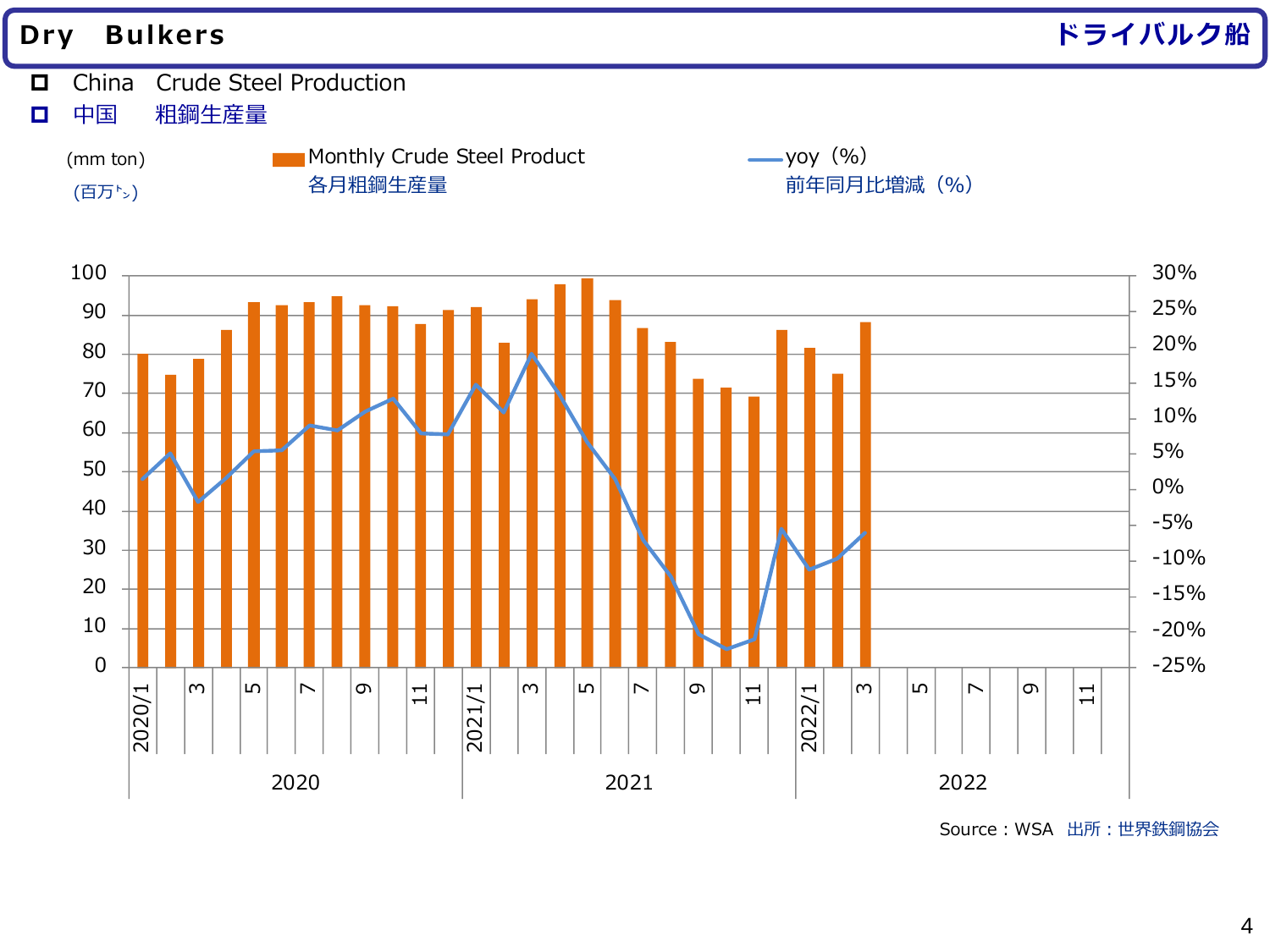

Source:China Customs 出所:中国海関統計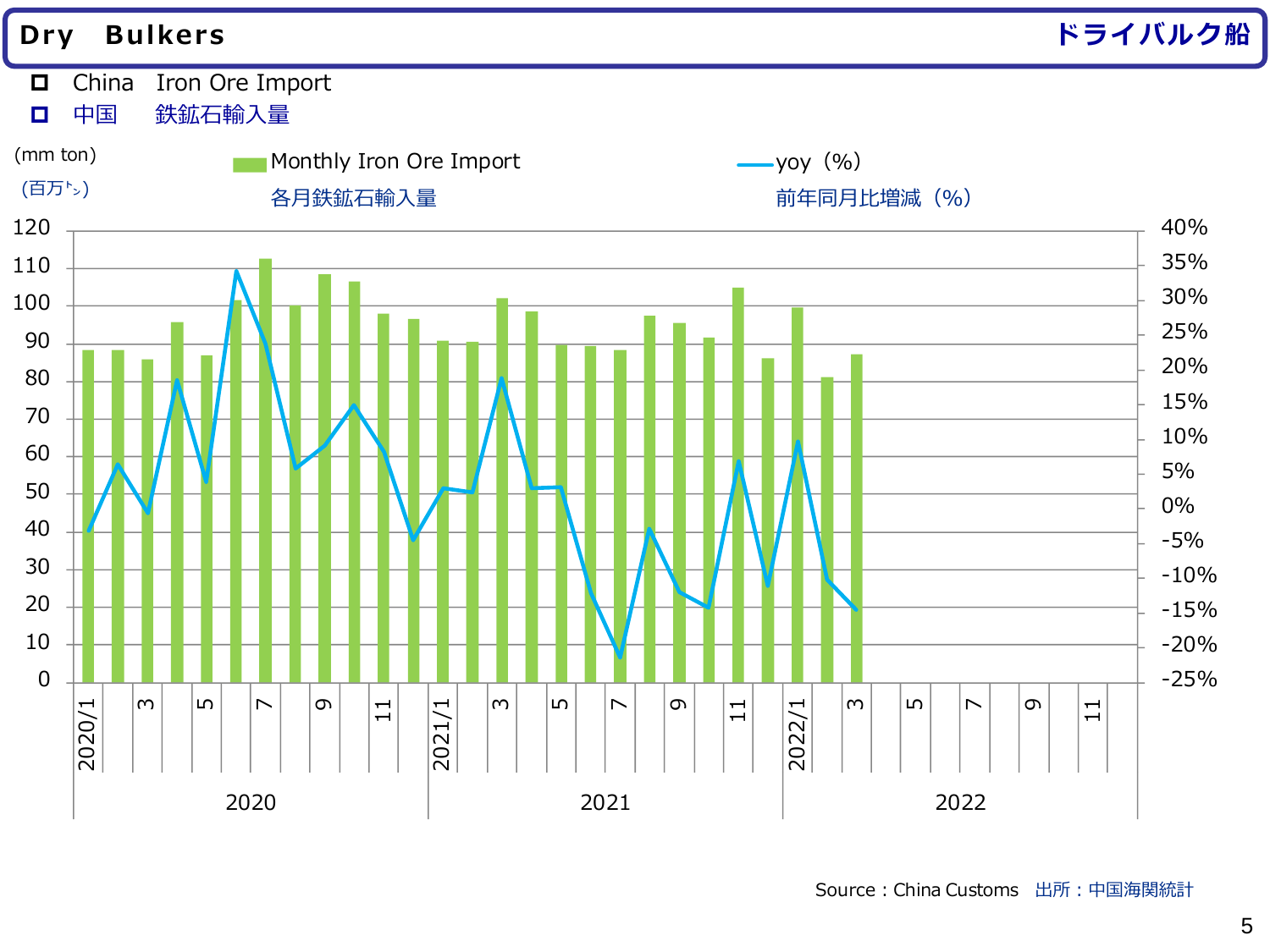VLCC Market (Spot Earning) :Monthly Average(AG→JPN) **ロ** VLCC市況 (傭船料) :月間平均 (アラビア湾→日本)



Source: MOL internal calculation based on Clarksons Research

出所:Clarksonsデータを基に当社作成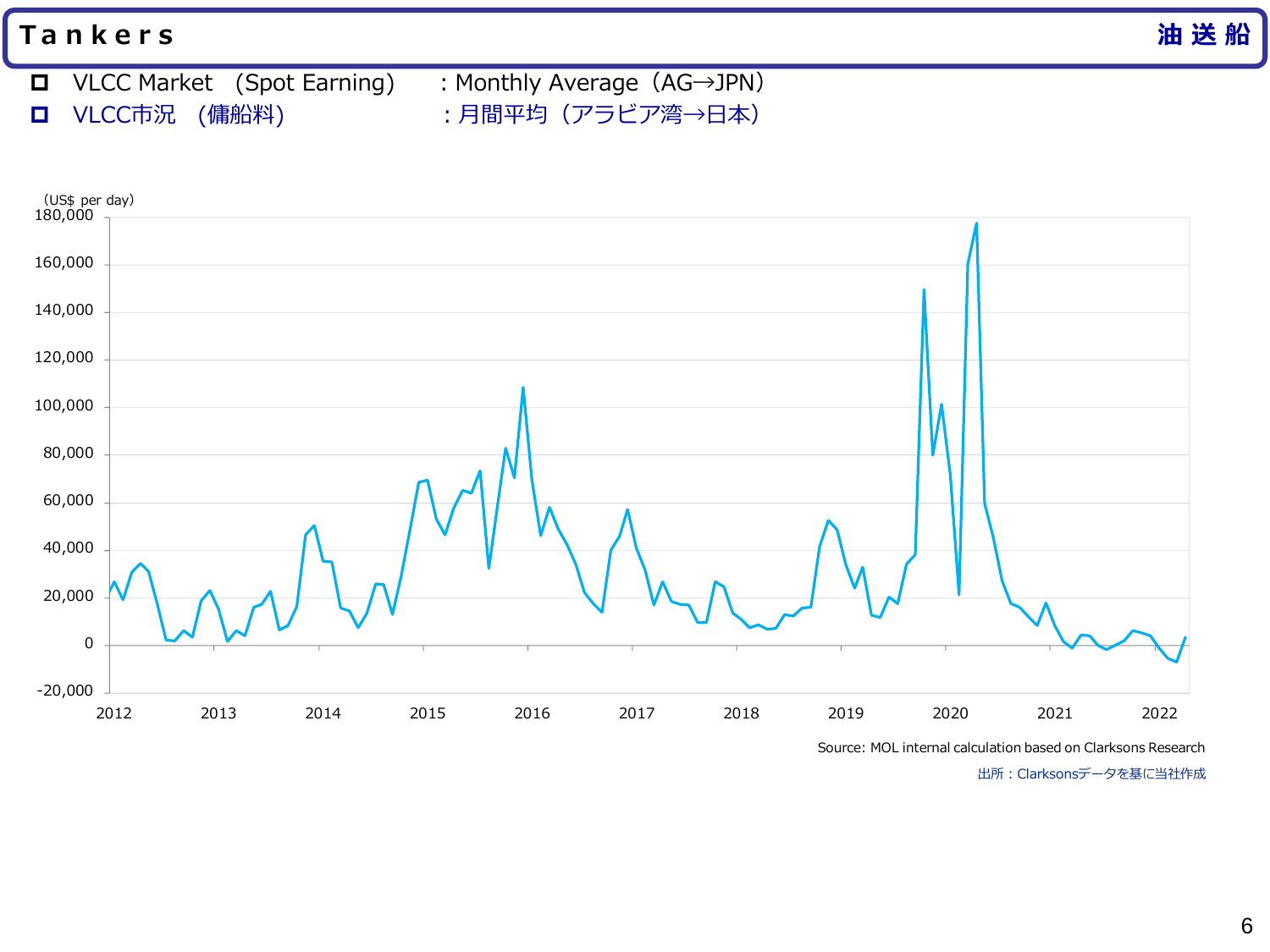- VLCC Market (Spot Earning) :Weekly(AG→JPN)
	-

**ロ** VLCC市況 (傭船料) : 週足 (アラビア湾→日本)

(US\$ per day) Monthly Average | Jan. | Feb. | Mar. | Apr. | May. | Jun. | Jul. | Aug. | Sep. | Oct. | Nov. | Dec. | Average 月間平均 1月 2月 3月 4月 5月 6月 7月 8月 9月 10月 11月 12月 *平均* VLCC |2021 | 8,221 | 1,639 | -1,229 | 4,243 | 4,131 | 92 | -1,800 | -26 | 1,952 | 6,201 | 5,269 | 4,024 | 2,727 | **2022 -1,128 -5,587 -6,886 3,493 -2,527** -17,500 -15,000 -12,500 -10,000 -7,500 -5,000 -2,500 0 2,500 5,000 7,500 10,000 12,500 15,000 (US\$ per day)<br>17,500 – 2021/1 2021/3 2021/5 2021/7 2021/9 2021/11 2022/1 2022/3

Source : MOL internal calculation based on Clarksons Research

出所:Clarksonsデータを基に当社作成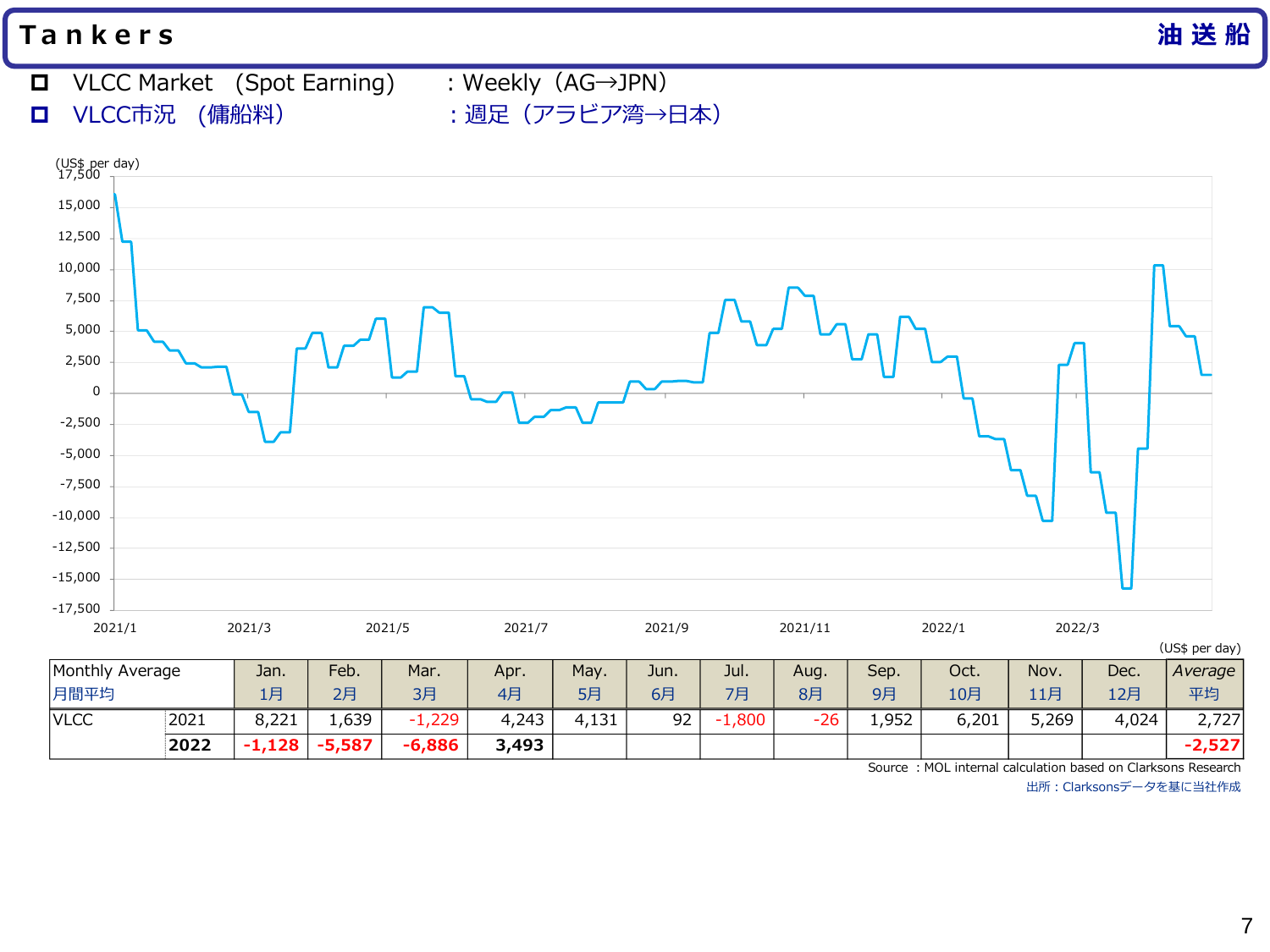Product Tanker Markets (Spot Earnings):Monthly Average(LR:AG→JPN/MR:Main 5 Trades) **ロ** プロダクト船市況 (傭船料) : インスコントン : 月間平均 (LR型:アラビア湾→日本/MR型:主要5航路)



Source: MOL internal calculation based on Clarksons Research

出所:Clarksonsデータを基に当社作成

(Remarks)

MR Product Tanker market is simple average of main 5 trades: Europe - US, US - Europe, Singapore - Australia, South Korea - Singapore, and India – Japan, which is available from 2011/1. (註)

MR型プロダクト船の市況は、欧州-北米、北米-欧州、シンガポール-豪州、韓国-シンガポール、インド-日本の主要5航路単純平均。2011年1月分から掲載。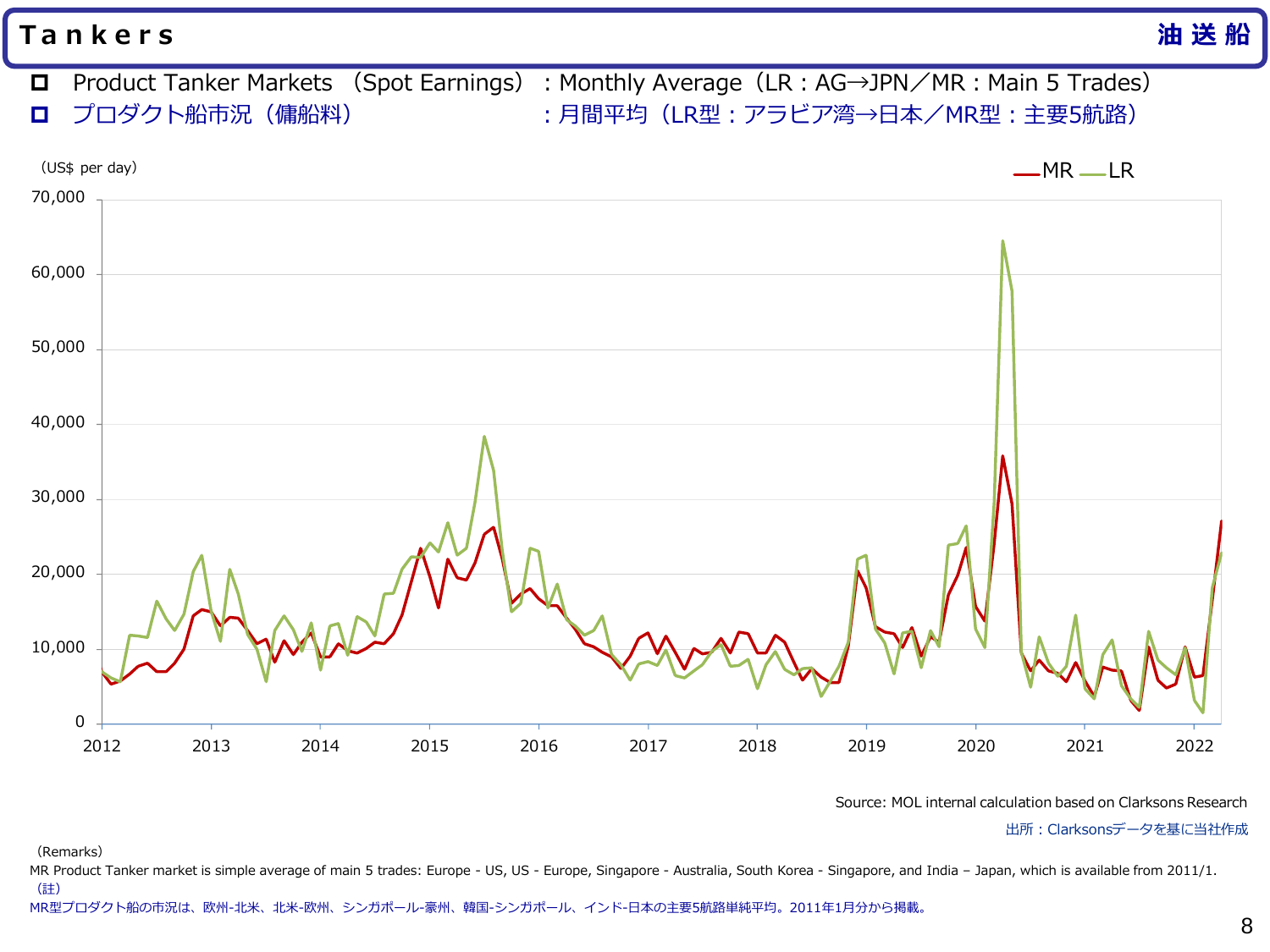- Product Tanker Markets (Spot Earnings):Weekly(LR:AG→JPN/MR:Main 5 Trades) **ロ** プロダクト船市況 (傭船料) : 2000 : 週足 (LR型:アラビア湾→日本/MR型:主要5航路)
	- 0 2,500 5,000 7,500 10,000 12,500 15,000 17,500 20,000 22,500 25,000 27,500 30,000 32,500 35,000 37,500 40,000 42,500 45,000 2021/1 2021/3 2021/5 2021/7 2021/9 2021/11 2022/1 2022/3  $(US\$  per day)  $-MR$  LR

(US\$ per day)

| Monthly Average |      | Jan.  | Feb.  | Mar.                | Apr.            | May.  | Jun.  | Jul.  | Aug.   | Sep.  | Oct.  | Nov.  | Dec.   | Average |
|-----------------|------|-------|-------|---------------------|-----------------|-------|-------|-------|--------|-------|-------|-------|--------|---------|
| 月間平均            |      | 1月    | 2月    | 3月                  | 4月              | 5月    | 6月    | 7月    | 8月     | 9月    | 10月   | 11月   | 12月    | 平均      |
| LR              | 2021 | 4,694 | 3,407 | 9,277               | 11,201          | 5,137 | 3,351 | 2,179 | 12,407 | 8,514 | 7,474 | 6,605 | 10,241 | 7,041   |
|                 | 2022 | 3,144 |       | 1,453 18,161 22,883 |                 |       |       |       |        |       |       |       |        | 11,410  |
| <b>MR</b>       | 2021 | 5,734 | 3,702 | ,644                | 7,162           | 7,131 | 3,156 | 1,862 | 10,293 | 5,860 | 4,787 | 5,326 | 10,359 | 6,085   |
|                 | 2022 | 6,297 | 6,466 |                     | $16,552$ 27,116 |       |       |       |        |       |       |       |        | 14,108  |

Source: MOL internal calculation based on Clarksons Research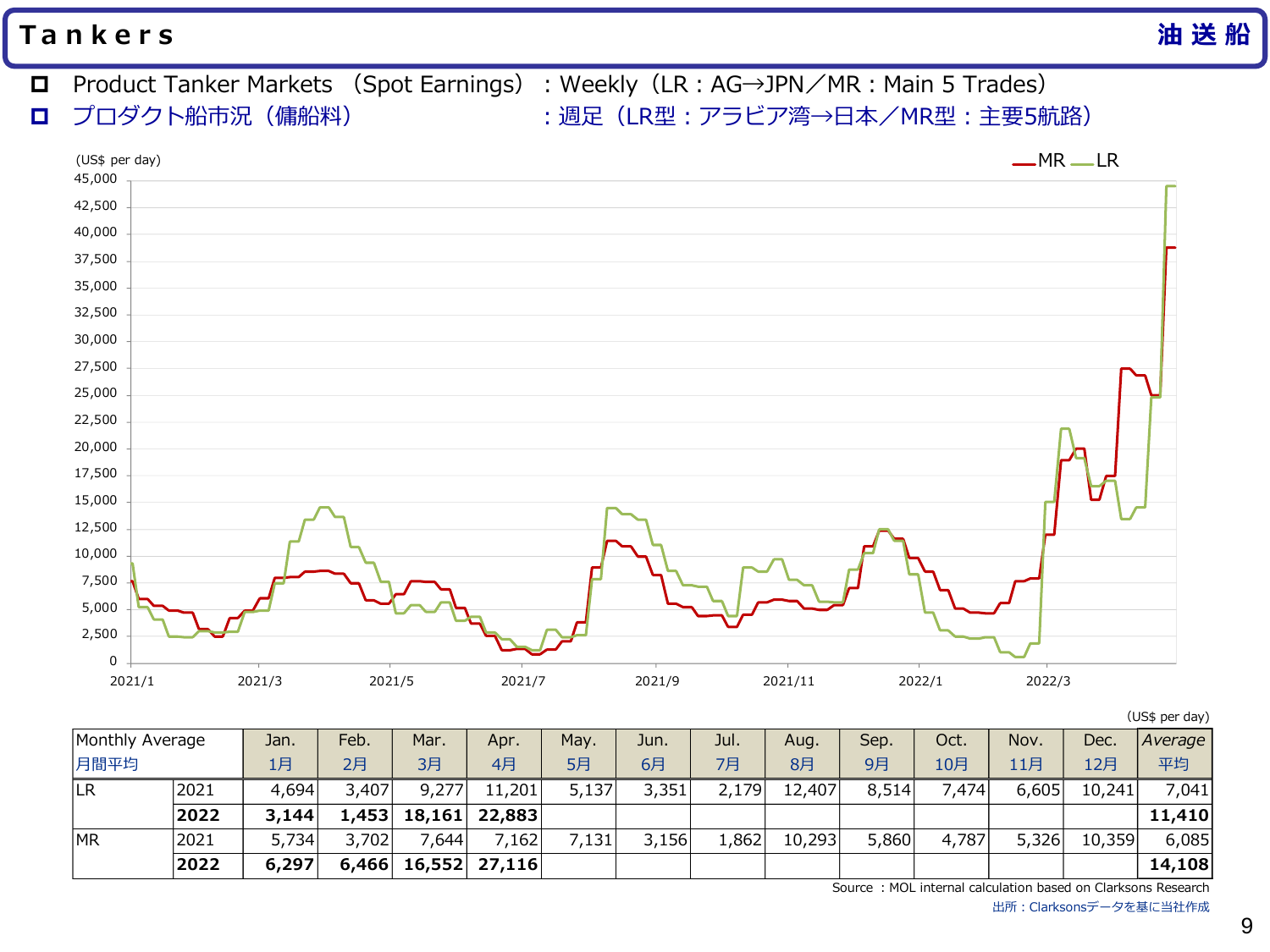# **C a r C a r r i e r s 自動車 船**

- $\Box$  Car Export from Japan (Brand-new vehicles)
- □ 日本出し自動車輸出台数 (新車)



Source:JAMA 出所:日本自動車工業会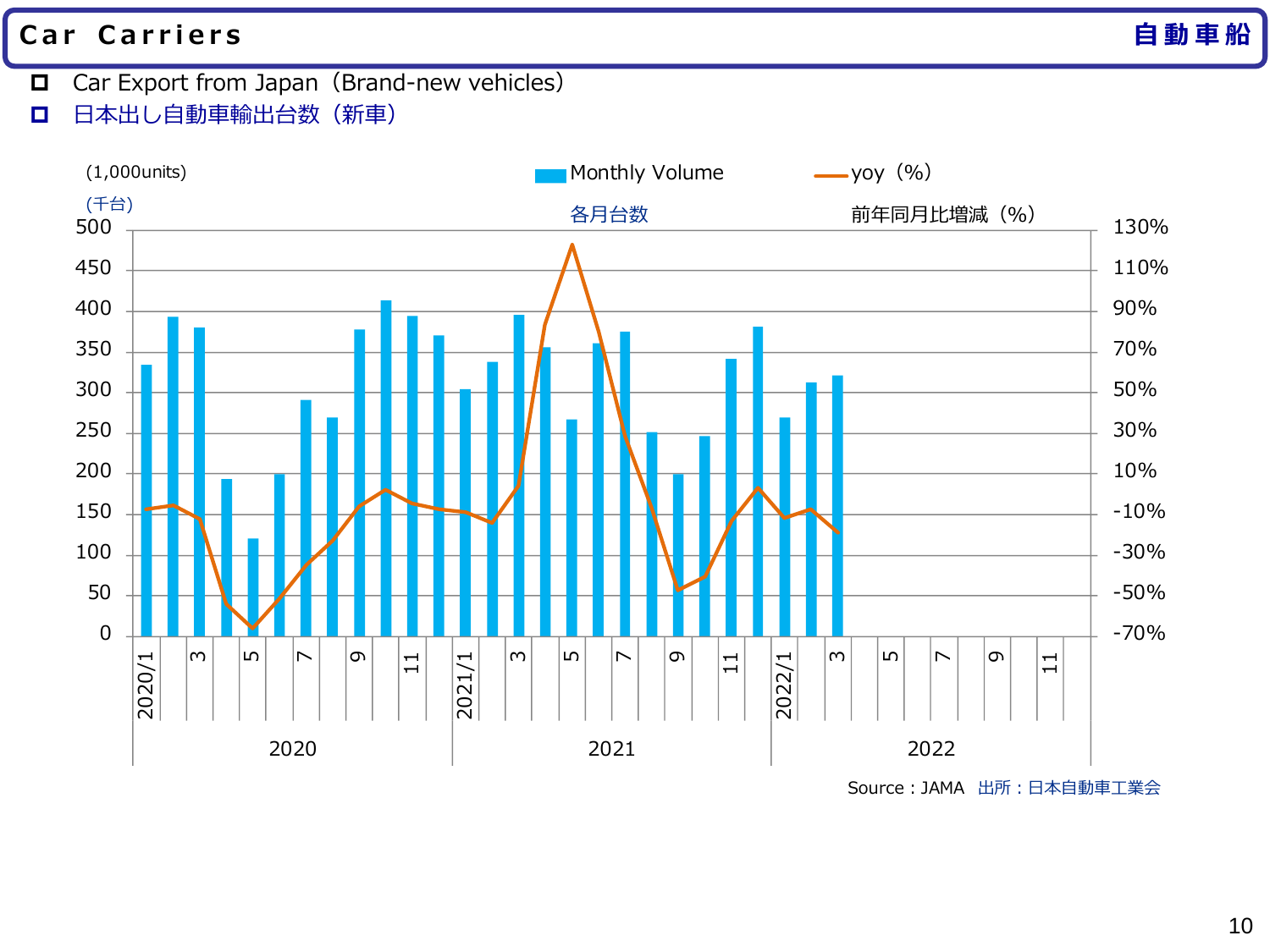# **Containerships コンテナ船**

 $\Box$  CCFI (China Containerized Freight Index<sup>\*</sup>) **ロ** コンテナ船運賃市況 (CCFI: China Containerized Freight Index<sup>\*</sup>)  $(1/1/1998=1,000)$ Europe Trade **TR** Trade(U.S. West Coast) **TR** Trade(U.S. East Coast) (1998/1/1=1,000) 欧州向け 北米西岸向け ホスト おおし 北米東岸向け 6,000 5,500 5,000 4,500 4,000 3,500 3,000 2,500 2,000 1,500 1,000 500 2014 2014 2018/1/2019/11 2019/11 2019/11/2019/11 2019/11/2014 2021/11/2021/11

(\*)CCFI reflects the freight rate trend for container exports from China only, which does not always match the overall trend for container exports from Asia. (\*)CCFIは中国出しコンテナのみを対象とした運賃指数であり、アジア出しコンテナ全体の運賃動向と必ずしも一致するものではありません。

Source: SSE 出所:上海航運交易所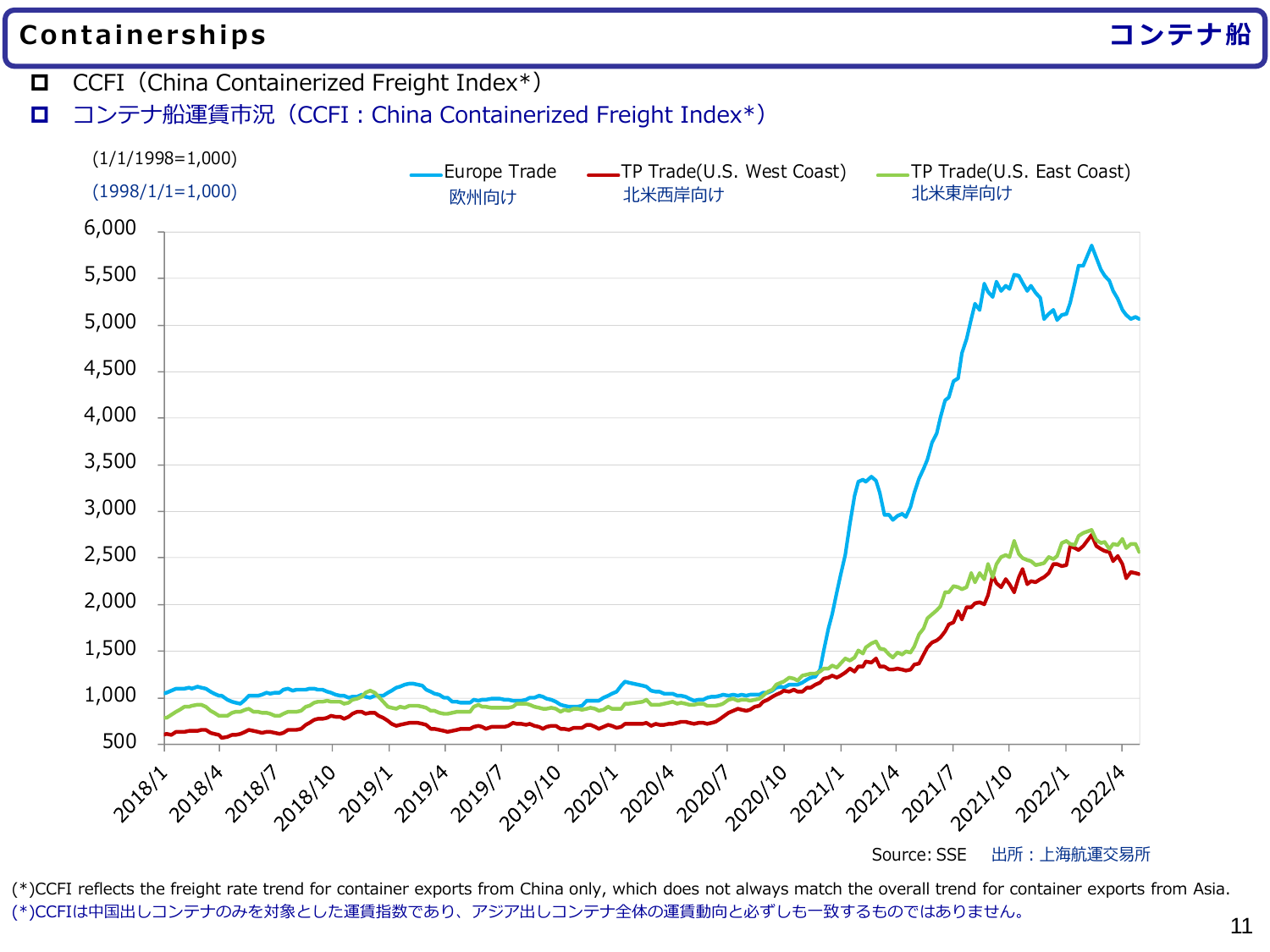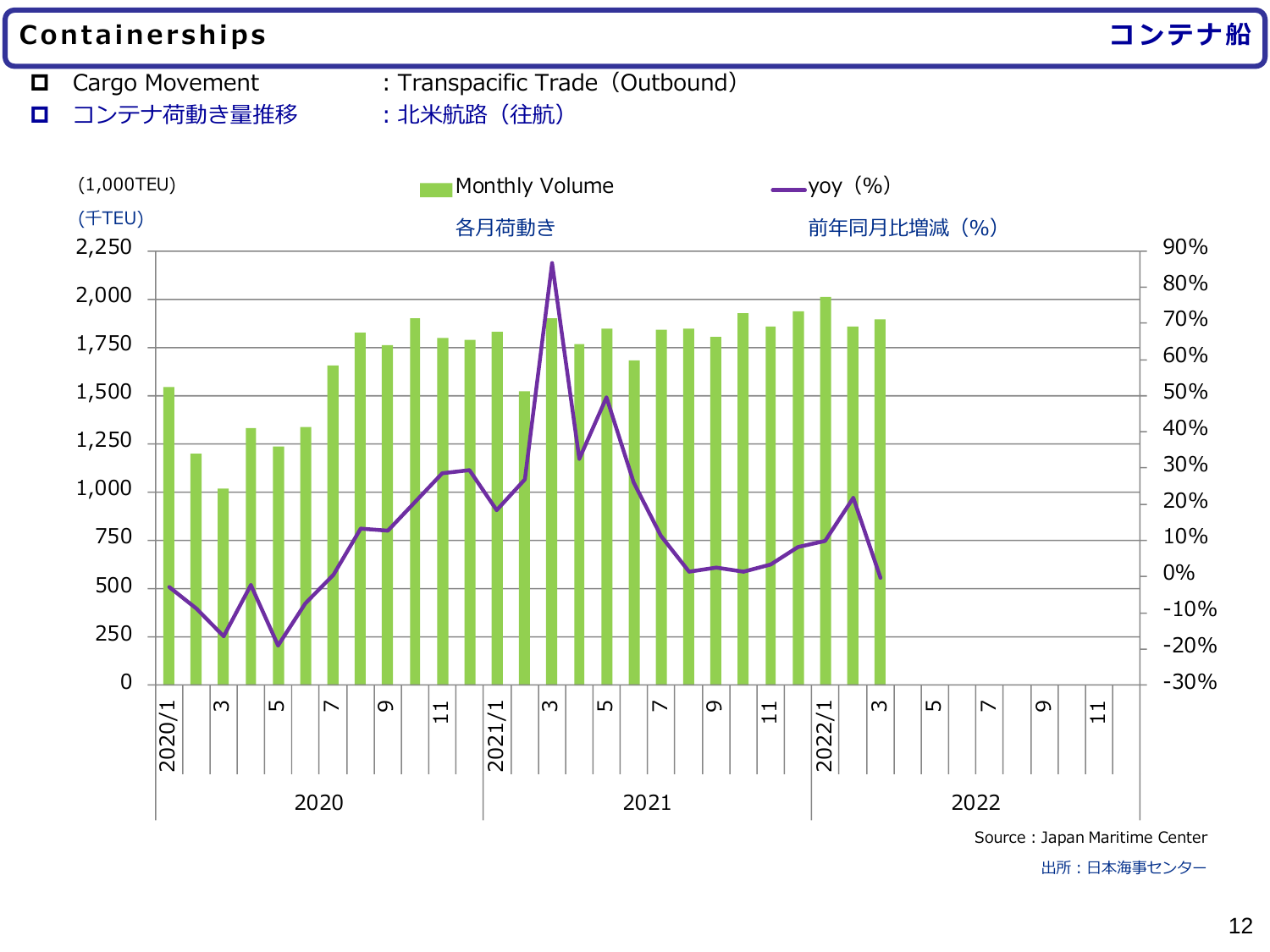

出所:日本海事センター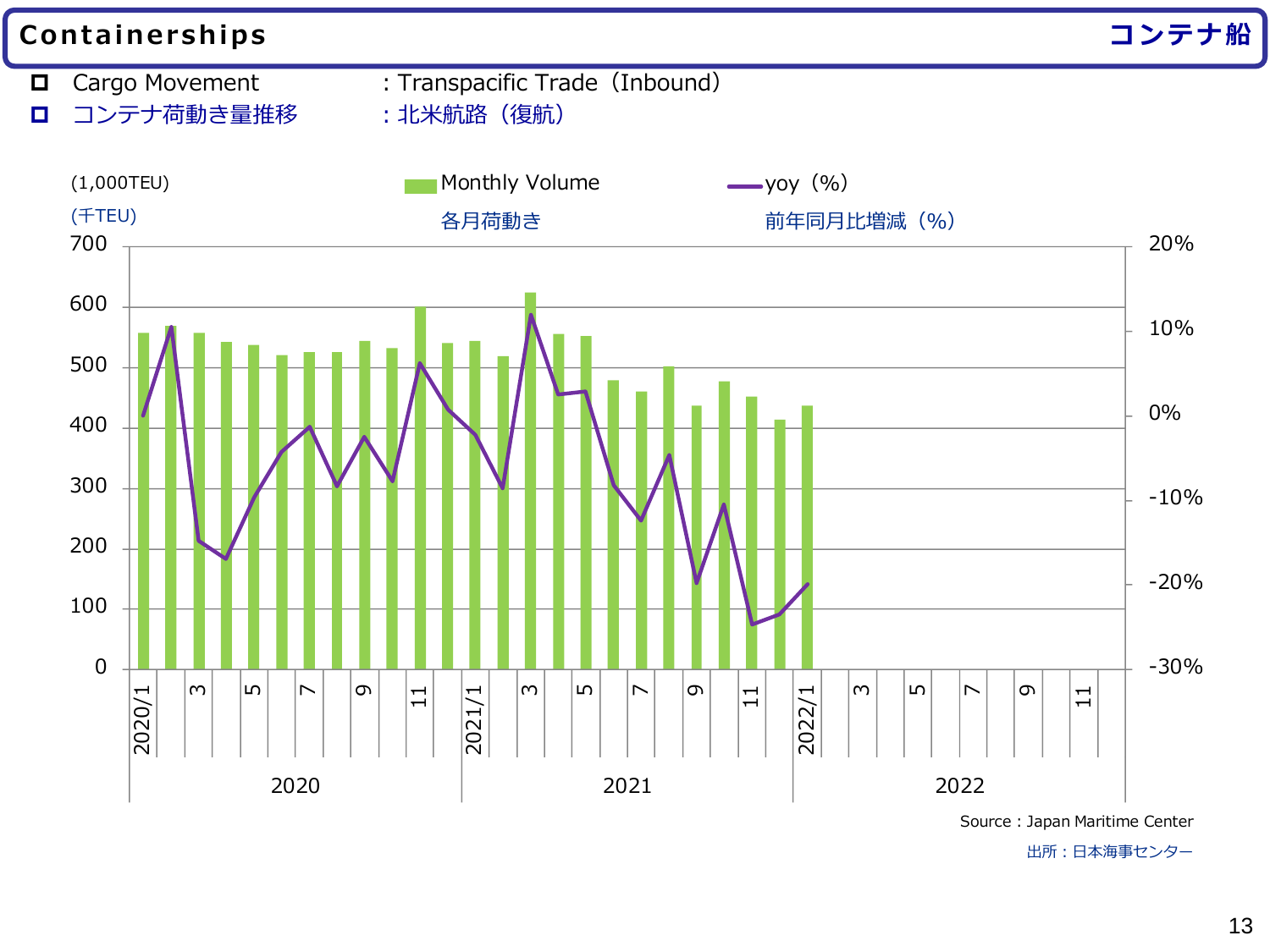#### **Exchange Rate /Bunker Price 為替/燃料油価格**



(Remarks)VLSFO data is available from 2019/10

<sup>(</sup>註)VLSFOは2019年10月分から掲載